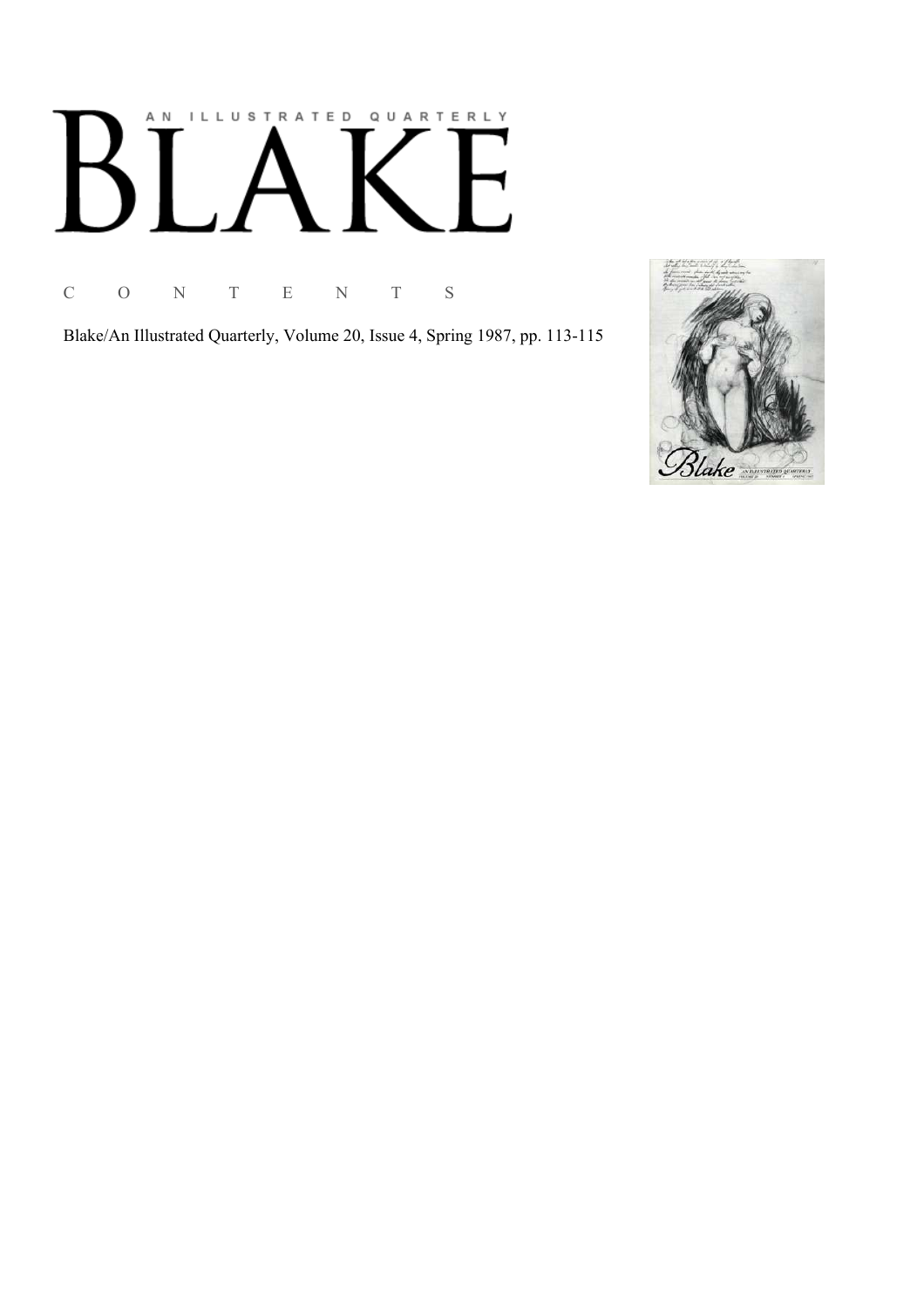For thou art lake form & organ of life & of thepalt Les famos annous. Subse howthe thy word astoms my Sare<br>With irrests to the immedia . Jul I am not one of these . Who where convinces can still served the funds within **IN** *s ^ ? AN ILLUSTRATED QUARTERLY*  ^ ^ *VOLUME 20 NUMBER 4 SPRING 1987*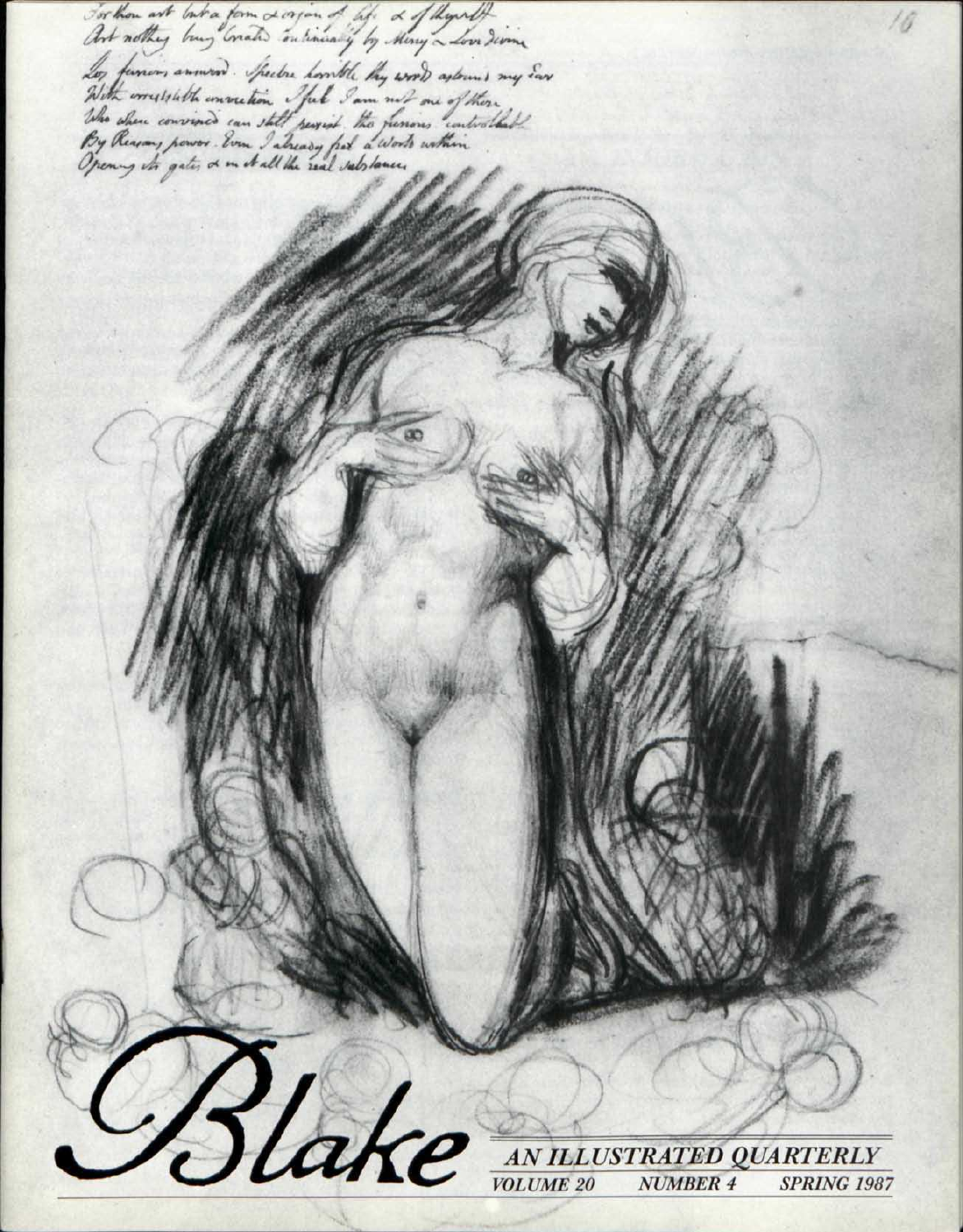

*AN ILLUSTRATED QUARTERLY VOLUME 20 NUMBER 4 SPRING 1987* 

# *CONTENTS*

- 116 Vala's Garden in Night the Ninth: Paradise Regained or Woman Bound? by Catherine Haigney
- 125 Image Patterns and the Structure of William Blake's *The Four Zoas* by Nancy M. Ide
- 134 Blake and Providence: The Theodicy of *The Four Zoas* by P. M. S. Dawson

### *DISCUSSION*

144 Final States, Finished Forms, and *The Four Zoas*  by Peter Otto

### *REVIEWS*

- 146 Robert F. Gleckner, *Blake's Prelude:* Poetical Sketches, reviewed by Michael J. Tolley
- 151 James King and Charles Ryskamp, eds., *The letters and Prose Writings of William Cowper,*  reviewed by Donald H. Reiman
- 154 Thomas J. J. Altizer, *History as Apocalypse,*  reviewed by Steven Goldsmith

#### *NEWSLETTER*

15 8 *Blake Exhibition and Conference at the Huntington, Collaborators Invited, Blake in Buffalo, A "Musical Illumination" of Blake's* Songs

*All illustrations in this issue are from* The Four Zoas, *reproduced by permission, courtesy of the Trustees of the British Museum.* 

# *CONTRIBUTORS*

P. M. S. DAWSON teaches at the University of Manchester and is the author of *The Unacknowledged Legislator: Shelley and Politics* (1980). He is working on a study of John Clare and his historical background, as well as editing a number of Shelley's notebooks for *The Bodleian Shelley Manuscripts* (Garland).

CATHERINE HAIGNEY is a doctoral candidate at the University of Virginia and a lecturer in English at Vanderbilt University. She is writing a dissertation on Chaucerian dream vision.

NANCY M. IDE, Assistant Professor of Computer Science at Vassar College, received her Ph.D. in English with a minor in Computer Science from Pennsylvania State University in 1982. She is president of the Association for Computers and the Humanities and is completing a book on computer programming for literary and linguistic analysis.

PETER OTTO teaches English at the University of Adelaide. He recently completed *Constructive Vision and Visionary Deconstruction,* a doctoral dissertation, concerned with the relationship between Los, Time, and Eternity in Blake's later poetry.

STEVEN GOLDSMITH is Assistant Professor of English at the University of California, Berkeley. His current research investigates the strategies by which English romantic writers resisted the lure of internal and ahistorical apocalypse.

DONALD H. REIMAN, Editor of *Shelley and his Circle,* is writing on Byron and Countess Guiccioli for volume 9 of that edition and transcribing materials for *The Bodleian Shelley Manuscripts* (Garland).

MICHAELJ. TOLLEY, Reader in English at the University of Adelaide, is at work on the page-by-page *Night Thoughts* commentary.